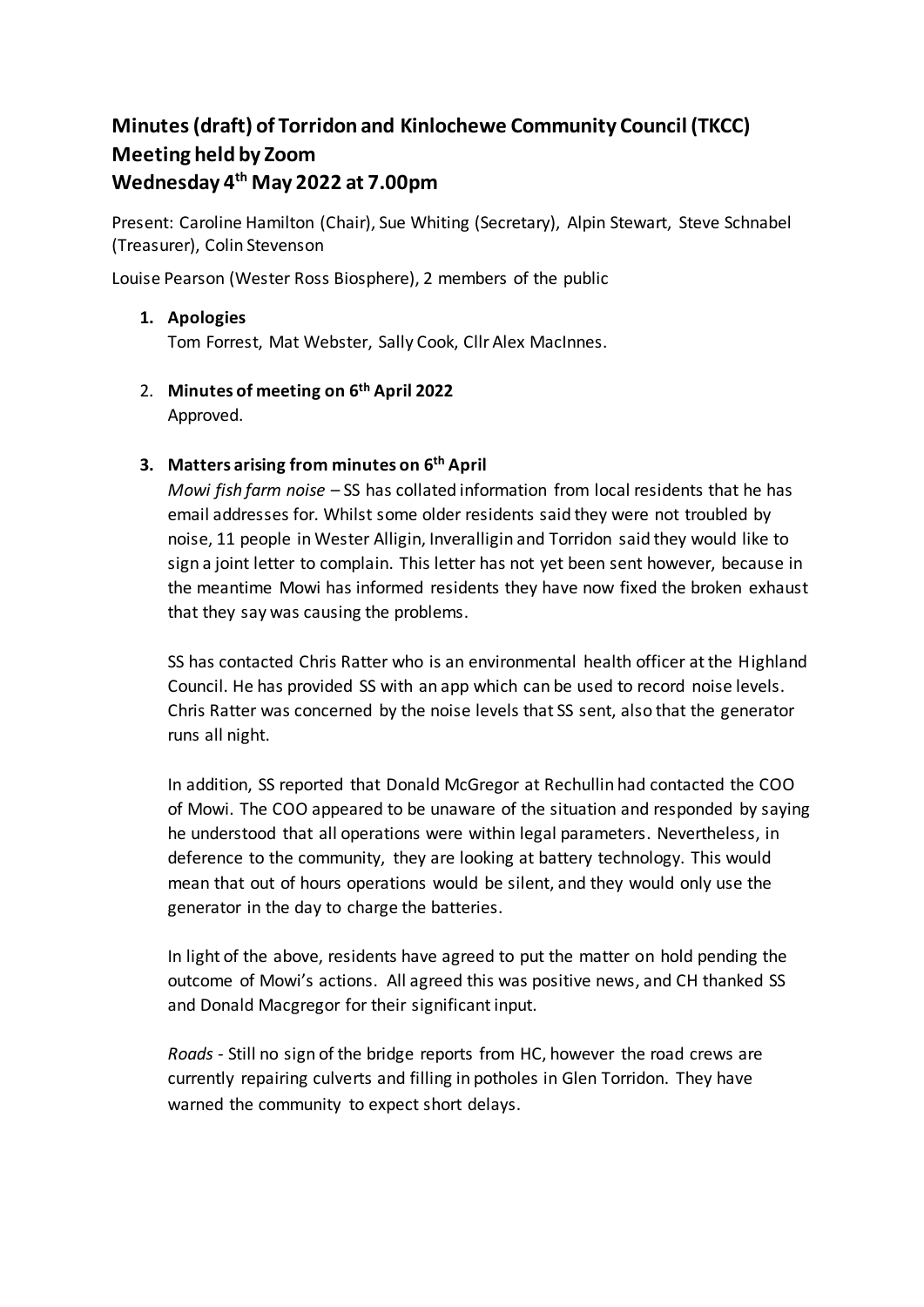Andrew Bone of HC hopes that the main work of top dressing along the glen will be done in overnight stints to prevent major holdups. He does not know the start date as yet but has promised to keep TKCC informed.

Regarding getting members of the community more involved with the roads situation, CH reported that there had been a rather underwhelming response so far. For example, whilst it had been agreed that some sort of social media campaign could be effective, only one person had volunteered to be involved with this. This was clearly not enough, and CH felt that if people in the community really wanted something to happen, they needed to step forward.

SW suggested that TKCC should put it out on social media that we need help. Louise Pearson also pointed out that the state of the roads was an issue everywhere in the Highlands, therefore perhaps a region wide social media campaign might attract more people. She agreed to keep us informed about what was happening in other areas, including how the Caithness campaign was getting on.

Action: SW,LP

*Bin opposite Torridon Stores -* AS stated he thought the bin could be significantly improved with a new wooden frame around it, and it was agreed this option should be pursued. CS reported on the timber shelter for the bin in Glen Docherty, if this had been put up by HC, perhaps they could do the same in Torridon. Louise Pearson said she would contact Connaire, who is a seasonal HC ranger, to see if he could help.

Action: AS, MW,LP

# 4. **Treasurer's Report**

SS is in the process of putting the annual accounts together for 2021/22. The only expenditure we have had so far this year is the renewal of our Zoom subscription (being shared with TDCA).

TKCC's own funds now stand at £1,450 plus we have £945 left over from grants. It was agreed that, if necessary, we could potentially spend some grant money on casing for the Torridon bin.

#### 5. **Kishorn Port Visit**

Host: Mike Bauermeister, Port General Manager, Kishorn Ports Ltd (KPL) Present: SW, TF, Jane Dick (Roads Campaign volunteer) Purpose: Introduce TKCC and discuss issues concerning the roads

SW reported that Mike was very helpful, informative and gave a great deal of his time with a tour of the whole site. He said he was keen to have good communication with local community councils /groups and gave a presentation as follows.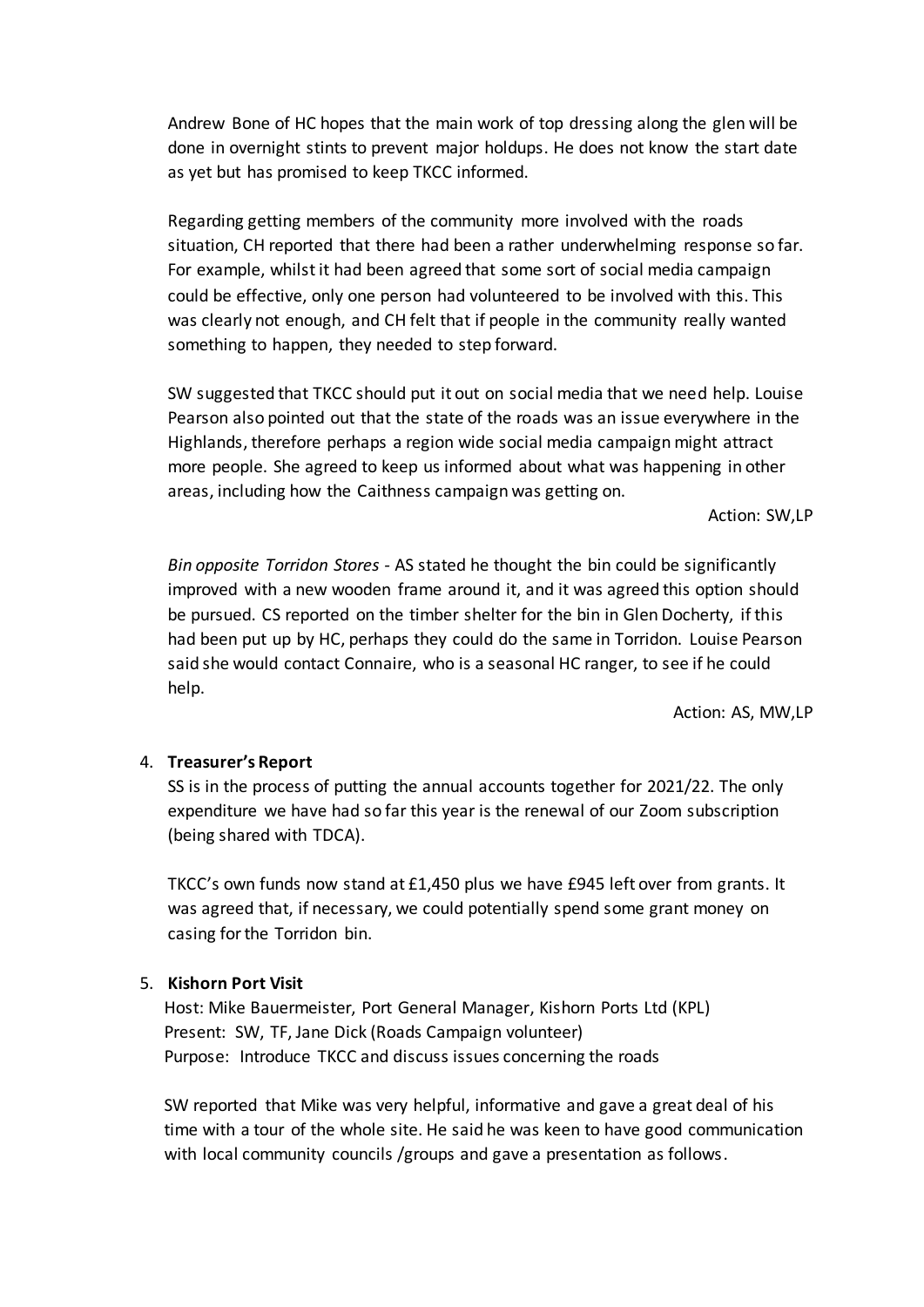KPL is a 50/50 joint venture between Ferguson Transport and Leiths Quarries Ltd. Ferguson Transport own and operate the dry dock, quays and storage and manage moorings on Loch Kishorn.

### KPL's business sectors are:

**Aquaculture:** Fish feed distribution, storage, and handling - mostly by sea. **Decommissioning** of oil and gas structures in the newly extended deep water dry dock - a growing sector as the UK exits North Sea fossil fuel extraction. Also **shipping vessel** decommissioning.

**Oil and gas servicing:** Preserving, maintaining, and upgrading oil and gas vessels/ structures.

**Renewables:** Fabrication, assembly, and manufacture of concrete base structures for wind farms off the Hebrides.

KPL also represents the interests of other businesses on site including marina and boatyard, offshore fish farm pen construction and a recirculating aquaculture system (hatchery) for Scottish Salmon Company currently under construction.

Due to the remote location and lack of housing, KPL have installed and manage onsite accommodation and services for workers aboard the vessels and structures being worked on.

# **Site development plan**

To achieve expansion in the above sectors, the following site improvements are planned or in progress.

- Foreshore reclamation to provide a 500 metre long deep water quay
- Dry dock extension to accommodate larger vessels
- Mains electricity supply to remove current diesel generation

#### **Transport issues**

KPL submitted a transport management plan as part of their planning application. This is available on the Highland Council planning site.

KPL tries to maximise transfers by sea, and the opening of the MOWI fish feed plant in the Lochalsh area has reduced road vehicle movements. In general, traffic flow is pretty much on plan but there will be spikes caused by various on-site construction projects. Most road movements go through Lochcarron to the A890 with the exception of high/long loads which cannot negotiate the rail bridge at Balnacra.

Ferguson Transport drivers are highly trained for difficult roads with logging and large heavy vehicles, but the poorly maintained roads between the port and Kinlochewe has a very negative impact on drivers/vehicles from outside the area.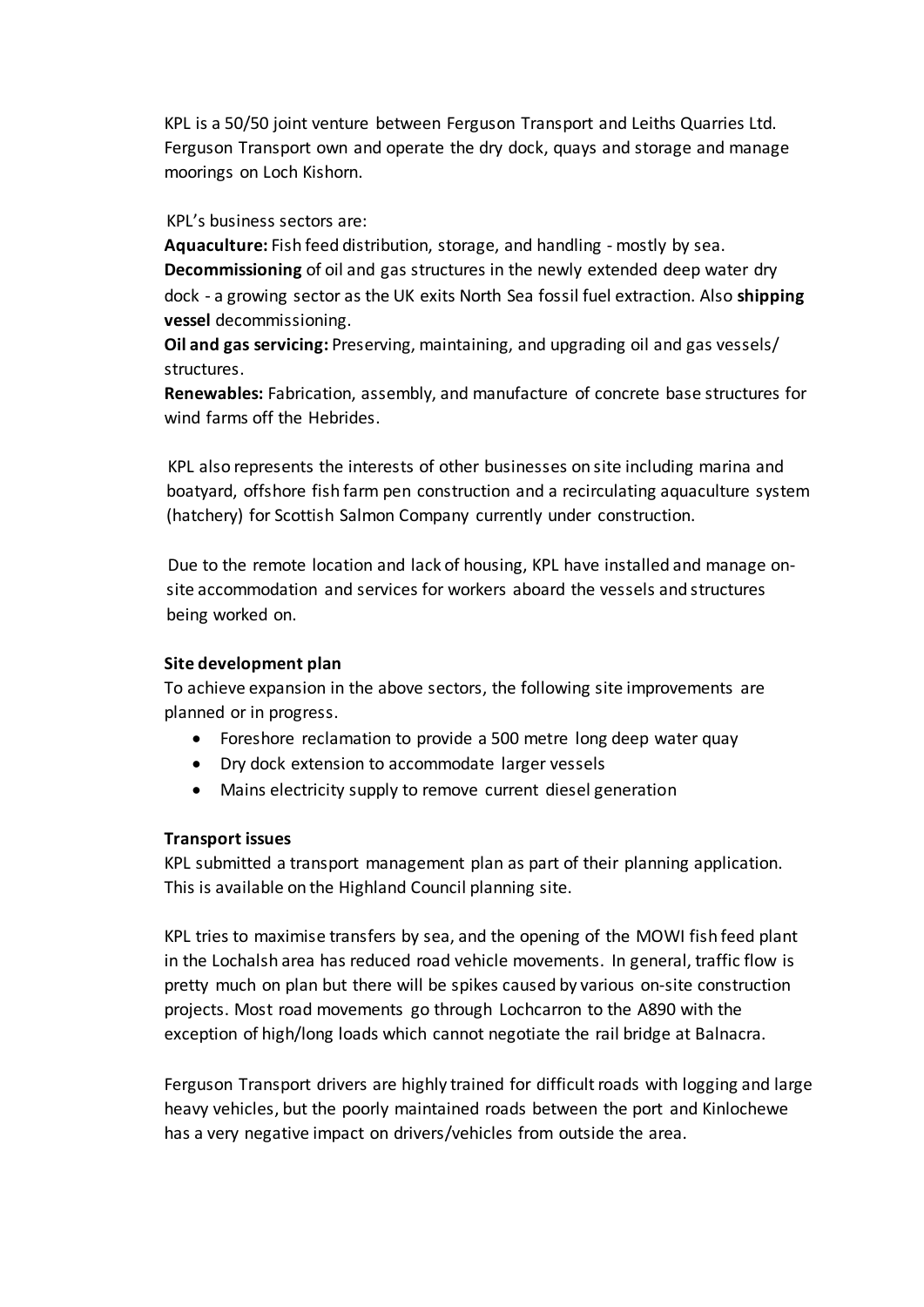KPL would support us in making an application for an improved road with movements /tonnage data as part of a community campaign.

It should be noted that not all very heavy vehicle traffic using the roads from Kinlochewe to Kishorn is related to KPL business – other forestry/fish farm businesses in the area are using the roads with large vehicles.

## 6. **Community Development Plan**

The report on the results of the community survey is now available on www.tkcc.scot. Links to the report have been circulated electronically and paper copies are available on request.

CH gave a big thank you to everyone who completed the survey, also to SCDC who have put a huge amount of effort in to compiling the report.

The process of analysing the results is now underway, and the next stage is for the action group to meet and begin to convert the survey results into proposals that could potentially form part of a development plan. Once these are in a workable format, they will be put out for further consultation with the community, perhaps at an open day and/or ideas workshop.

The report on the results will be distributed as widely as possible to other stakeholders in the area, including to potential partner organisations to see if they could help with taking some of the ideas forward. Other organisations will need to be involved as TKCC will not be permitted to take a lead role.

The report will also be sent to our new Highland Councillors, and relevant public bodies, including the Highland Community Planning Partnership (comprising Highland Council, NHS Highland, Police Scotland, Scottish Fire and Rescue Service, NatureScot and others).

Action: CH, MW

AS agreed to send the results to the Communities Housing Trust whose questions formed part of the survey.

Action AS

#### 7. **Correspondence Received**

*Email from Cory Jones, Chair, Gairloch Community Council* proposing that TKCC, Gairloch, Aultbea and Wester Ewe Community Councils send a joint letter to HC to express our dismay at the state of our roads and complain about HC's lack of action.

It was agreed that in principle a combined approach was a good idea, however, our issues were not necessarily all the same as Gairloch CC's. It was felt we should be seeking to build positive relationships with the new Highland Councillors, therefore now was not the time to send a lengthy complaint letter. SW to respond accordingly.